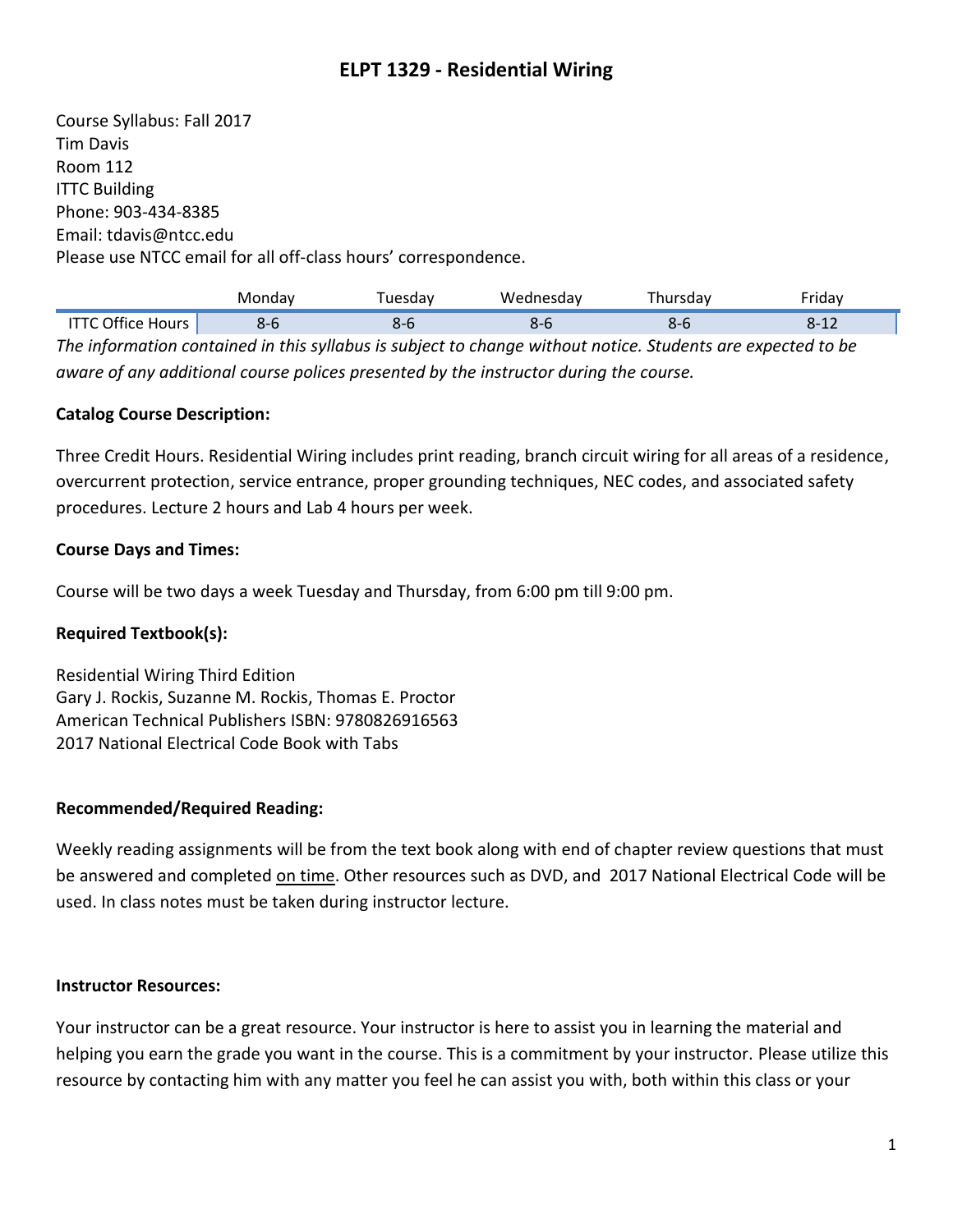college success in general. It is your responsibility to learn the material, but this can be best accomplished by initiating contact with the instructor on topics you need clarification or further assistance.

### **Student Learning Outcomes:**

- 1. Students will demonstrate an understanding of the **Safety** rules and regulations regarding electrical troubleshooting, new installation, and working with electricity. *All NTCC safety, class, NEC, and other electrical rules and regulations will be enforced, and students will be required to abide by them. Regular Safety Meetings will be held.*
- 2. Students will demonstrate an understanding of the National Electric Code and how it governs and must be applied in the field when wiring residential dwellings.
- 3. Students will demonstrate, in the lab, their ability to wire different utilization devices, switches, duplex receptacles, luminaires, and more.
- 4. Students will demonstrate an understanding of wiring a residential dwelling in each aspect of the building including kitchen, living room, bath, bed room, garage, and out buildings. Both 120 and 220 volts AC will apply.
- 5. Students will demonstrate an understanding of electrical symbols and print reading.

| Date            |  | Topic(s)                                                          |  |
|-----------------|--|-------------------------------------------------------------------|--|
| $8/28 - 8/31$   |  | <b>Electrical Safety Review - Test</b>                            |  |
| $9/5 - 9/7$     |  | Electrician Tool ID Power Tool Use - Lab                          |  |
| $9/12 - 9/14$   |  | Chapter 1 Understanding Residential Electrical Systems            |  |
|                 |  | Chapter 2 Electrical Tools and Safety - Lab                       |  |
| $9/19 - 9/21$   |  | Chapter 3 Electrical Plans - Lab                                  |  |
| $9/26 - 9/28$   |  | Chapter 4 - Making Electrical Connections - Lab                   |  |
|                 |  |                                                                   |  |
| $10/3 - 10/5$   |  | Chapter 5 Switches and Receptacles - Lab                          |  |
| $10/10 - 10/12$ |  | Chapter 6 Working with NMC - Lab                                  |  |
| $10/17 - 10/19$ |  | Chapter 7 Creating Electrical Systems from Electrical Plans - Lab |  |
| $10/24 - 10/26$ |  | Chapter 8 Working with Metal-Sheathed Cable - Lab                 |  |
| $10/31 - 11/2$  |  | Chapter 9 Wiring with Conduit                                     |  |
| $11/7 - 11/9$   |  | <b>Chapter 10 Service Entrances</b>                               |  |
| $11/14 - 11/16$ |  | Chapter 11 Remodeling, Wiring, and Troubleshooting Electrical     |  |
|                 |  | Systems                                                           |  |
| $11/21 - 11/23$ |  | Chapter 12 Structure Cabling                                      |  |
| $11/28 - 11/30$ |  | Lab Circuit Wiring                                                |  |
| $12/5 - 12/7$   |  | <b>Final Examination Review</b>                                   |  |
| $12/12 -$       |  | Final Examination – Written and Lab                               |  |
| 12/14           |  |                                                                   |  |
|                 |  |                                                                   |  |

#### **Class Lectures, Labs, and Discussions**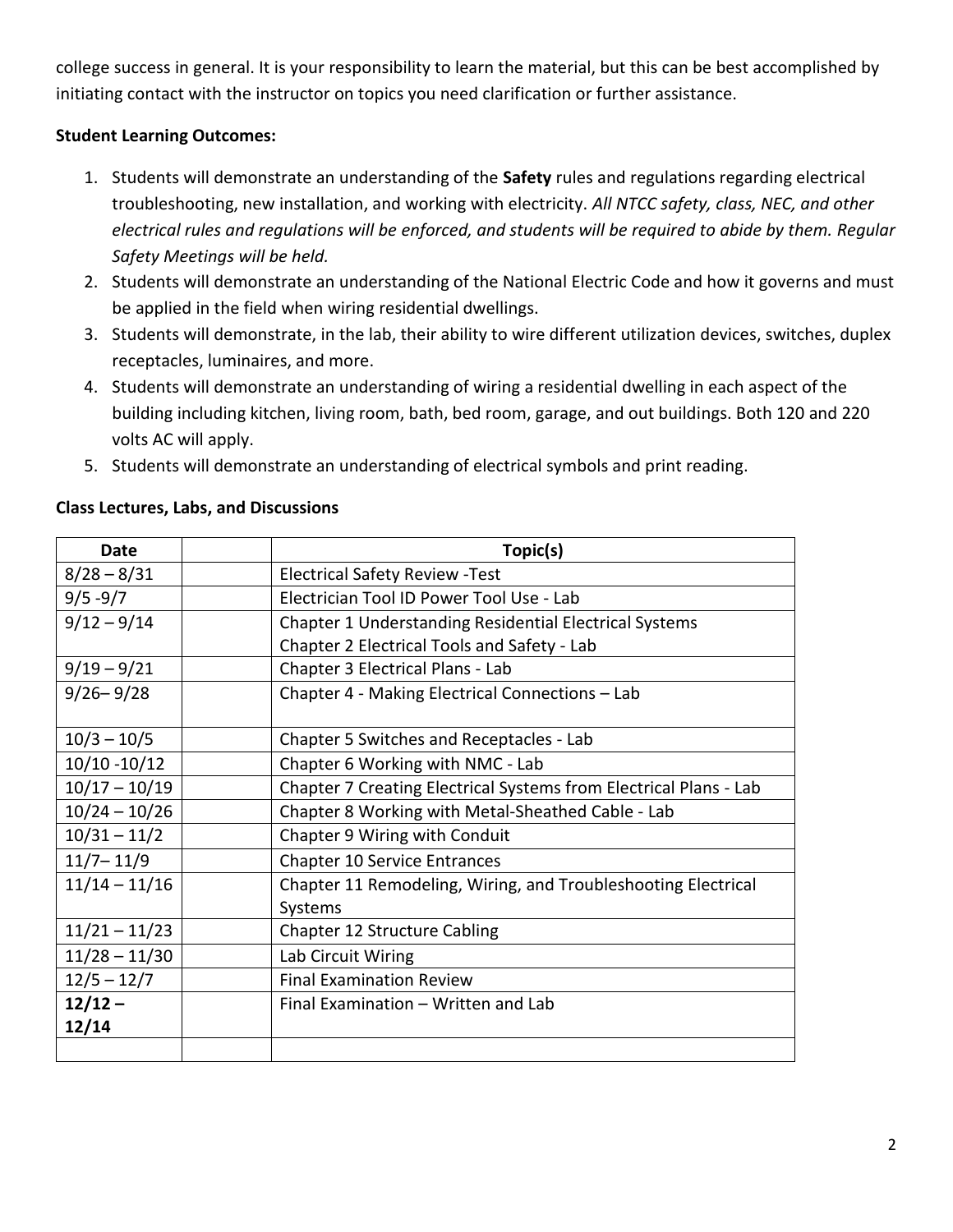#### **Note**:

Labor Day – Monday, September 4 Deadline for Fall Graduation Thursday, October 19 Thanksgiving Break – Wednesday – Friday November 22 – 24 Final Day to Withdraw with a Grade of "W" (16 weeks) Tuesday, November 21

### **Tools:**

All tools in the Lab are supplied by NTCC. No additional tool purchase is required. Students are required to respect school tools and replace them in designated area, clean and in proper working order. Students are not allowed to remove tools from the Lab area. Tools are not to be loaned out to student.

## **General Classroom and Lab Polices:**

The Electrical Occupations Program, like most other vocational programs, has policies that must be followed. These policies will give you the student a better opportunity to learn and create a safe environment for all to work in.

- 1. Students are not permitted to use instructor's tools at any time.
- 2. Students are not permitted talk/text on cell phone during class/lab time.
- 3. Students are not permitted to enter any instructor's office unless accompanied by an Electrical Occupations Faculty member. No Exception!
- 4. All phones must be silent or turned off during class and lab. No ear buds are allowed.
- 5. No eating, drinking, or tobacco use in class or lab. During breaks only in designated area.
- 6. No open toed shoes (sandals or flip flops) in shop area. Extremely long hair must be kept up. No jewelry should be worn while working in the lab.
- 7. Students will be required to wear safety glasses, at all times, while in Shop/Lab area.
- 8. Student must pass all safety tests and OSHA training before working in the lab.

## **Class Attendance:**

Regular and punctual attendance at all scheduled classes is expected. Attendance is necessary for successful completion of course work. Each class will build upon the other. Knowledge in the electrical field is a process, material covered in each class will help the student to build their knowledge base and help them understand future electrical material. Part of your grade will be on attendance and punctuality. **More than three absences are considered excessive**. It is up to the student to initiate a drop in the Office of Admissions and Records.

## **Class/Homework:**

All homework and in-class/lab assignments must be turned in on due date. Late work must be arranged with the instructor prior to due date.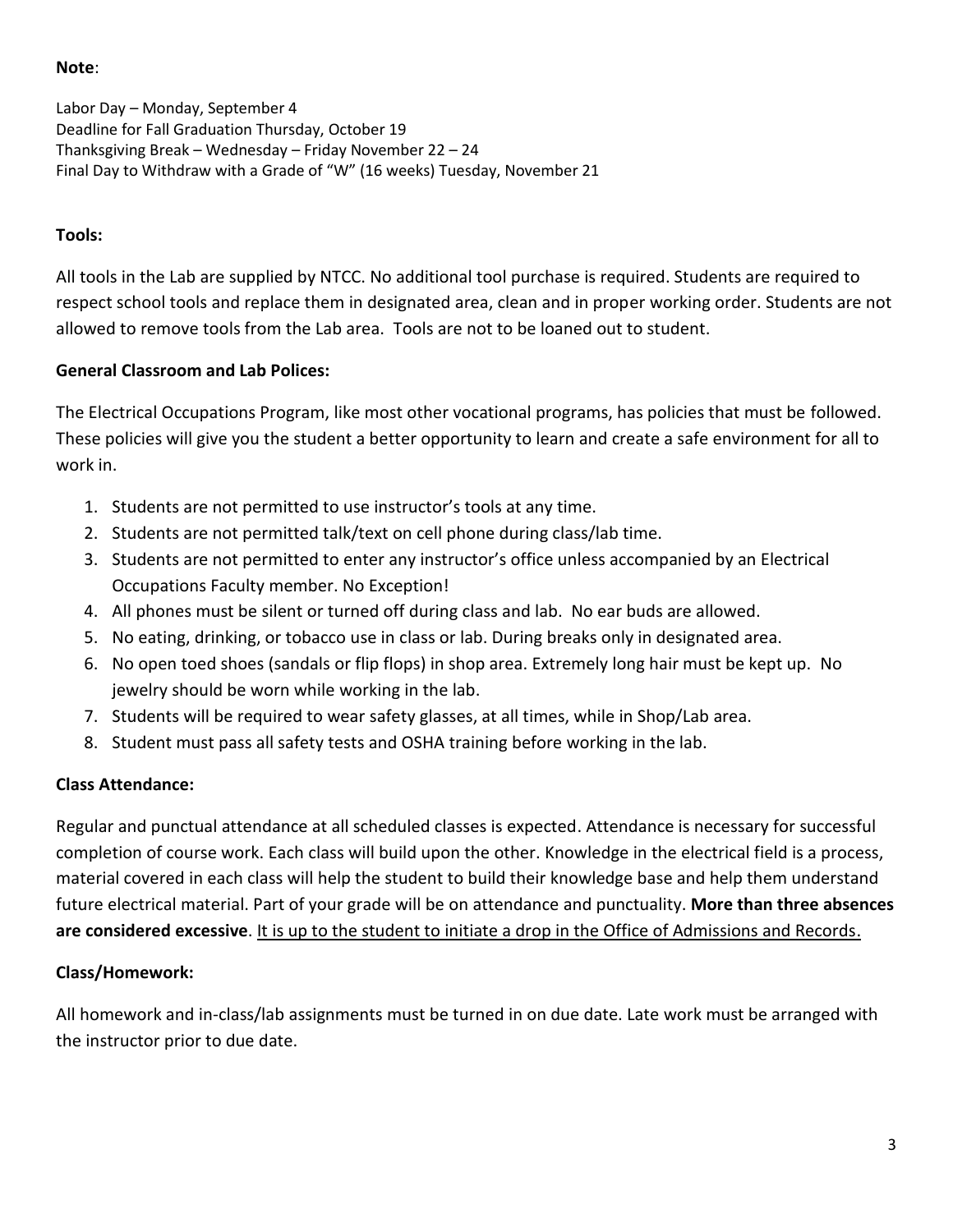## **Evaluation and Grading:**

Grades you will receive for this class will be based upon these areas:

- 1. Written assignments and tests: Graded on Content, Legibility, & Organization. 30%
- 2. A minimum of 3 test covering Class Notes, Text Material, Assigned Reading & DVD. 30% All tests are equally weighted.
- 3. Lab (Hands On) 30%

| Quality of Work  | Attitude toward co-workers                             |
|------------------|--------------------------------------------------------|
| Care of tools    | <b>Following Instructions</b>                          |
| Use of Materials | Responsibility                                         |
| Use of Time      | Independence                                           |
|                  | Attitude toward Supervision Attendance and Punctuality |

4. Instructor discretion 10% This is based on your mechanical abilities, problem solving abilities in relationship to diagnostics and overall class participation.

The letter grade is based on the following grading scale:

89.5% - 100% = A 79.5% - 89.4% = B  $69.5\% - 79.4\% = C$ 59.5% - 69.4% = D  $0 - 59.4% = F$ **Exams/Test:**

There will be three or more written test during the duration of the course, including the final. There will be five or more lab/shop tests where students will demonstrate different wiring methods.

#### **Academic Ethics/Dishonesty**

The college and your instructor expect all students to engage in academic pursuits in a manner that is beyond reproach. Students are expected to maintain complete honesty and integrity in their academic pursuits. Academic dishonesty such as cheating, plagiarism, and collusion is unacceptable and may result in disciplinary action.

Students are expected to complete all course work in an honest manner, using their intellects and resources designated as allowable by the course instructor. Students are responsible for addressing questions about allowable resources with the course instructor. **NTCC upholds the highest standard of academic integrity. This course will follow the NTCC Academic Honesty policy stated in the Student Handbook.**

#### **ADA Statement:**

It is the policy of NTCC to provide reasonable accommodations for qualified individuals who are students with disabilities. This College will adhere to all applicable federal, state, and local laws, regulations, and guidelines